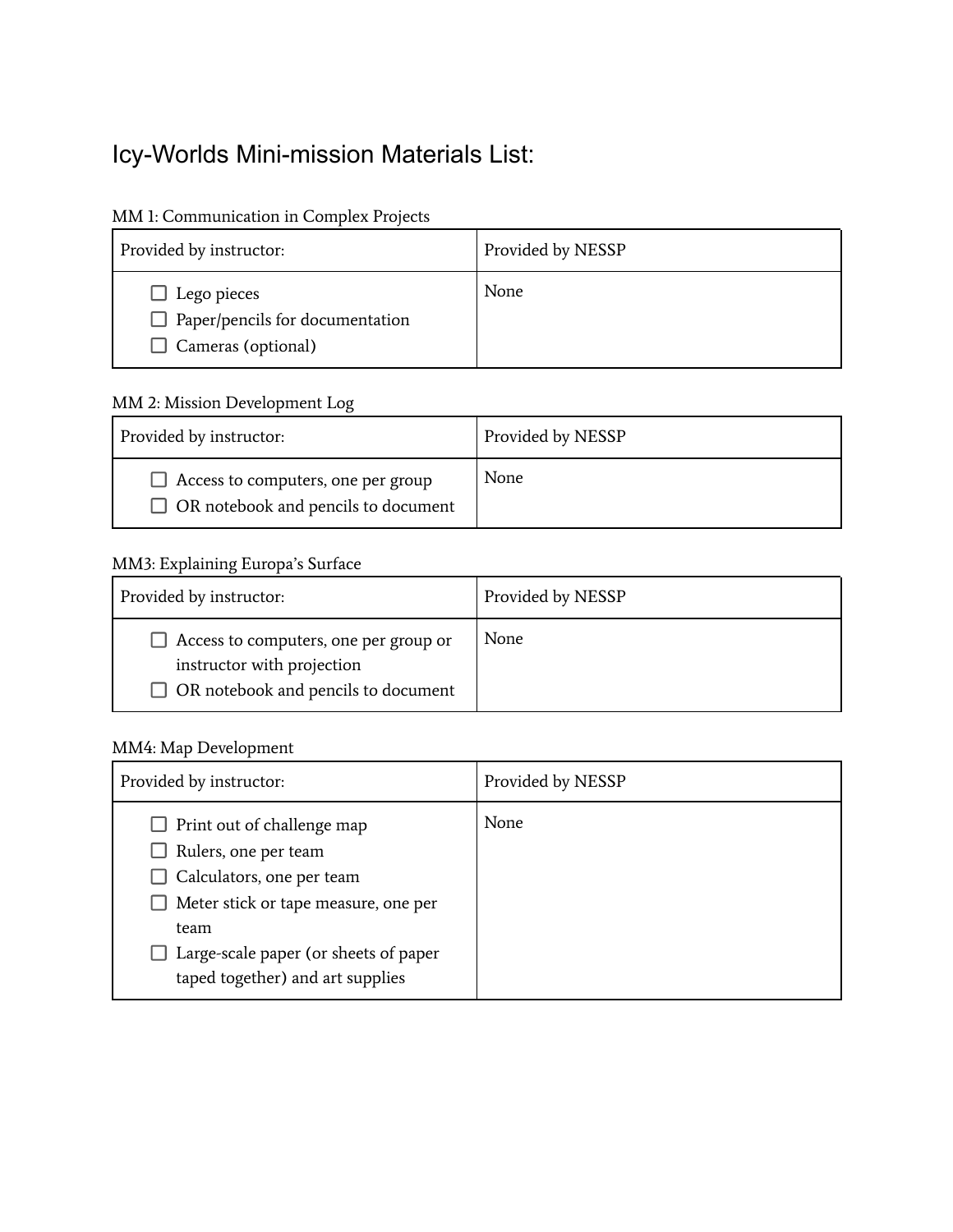#### MM5: Limits of Life

| Provided by instructor:                                                                                                                                                                 | Provided by NESSP                                                                                                                                                          |
|-----------------------------------------------------------------------------------------------------------------------------------------------------------------------------------------|----------------------------------------------------------------------------------------------------------------------------------------------------------------------------|
| $\Box$ Printouts of extremophile cards, one per<br>team<br>$\Box$ Sugar, salt, yeast, vinegar, tums, etc.<br>$\Box$ Hot water heater and/or ice cubes<br>Digital camera<br><b>Timer</b> | $\Box$ Foldscopes, one per team<br>$\Box$ Beakers/test tubes, one per team<br>$\Box$ Thermometers, one per team<br>$\Box$ Ph Paper, one per team<br>Balloons, one per team |

## MM6: Remote Sensing

| Provided by instructor:                | Provided by NESSP                      |
|----------------------------------------|----------------------------------------|
| Box with holes cut out and covers over | $\Box$ Foam half-spheres, one per team |
| holes, one per team                    | $\Box$ Clay, one per team              |
| Cameras                                | $\Box$ Colored lights or filters       |

# MM7: Drone Development and Landing Site Selection

| Provided by instructor:                                        | Provided by NESSP   |
|----------------------------------------------------------------|---------------------|
| Phone or tablet to run drone app to take<br>picture (optional) | Drone, one per team |

# MM8/MM9: Rover build/Programming and Robotics

| Provided by instructor:                                                                                                                                                                             | Provided by NESSP                                                                                                                                                                                                                                                                                                               |
|-----------------------------------------------------------------------------------------------------------------------------------------------------------------------------------------------------|---------------------------------------------------------------------------------------------------------------------------------------------------------------------------------------------------------------------------------------------------------------------------------------------------------------------------------|
| Computers or laptops, one per team<br>Materials to make sample (can use legos<br>or paper cubes or ping pong balls)<br>Masking tape for testing, one per group<br>Rulers for testing, one per group | □ LEGO Robot (EV3 Mindstorm or<br>Spike), one per team<br><b>Note:</b> Since this camp involves<br>programming robots, it is essential that<br>teams of students have access to<br>computers or tablets. If this is an issue<br>for your camp, please contact NESSP at<br>info@nwessp.org and we may be able to<br>accommodate. |